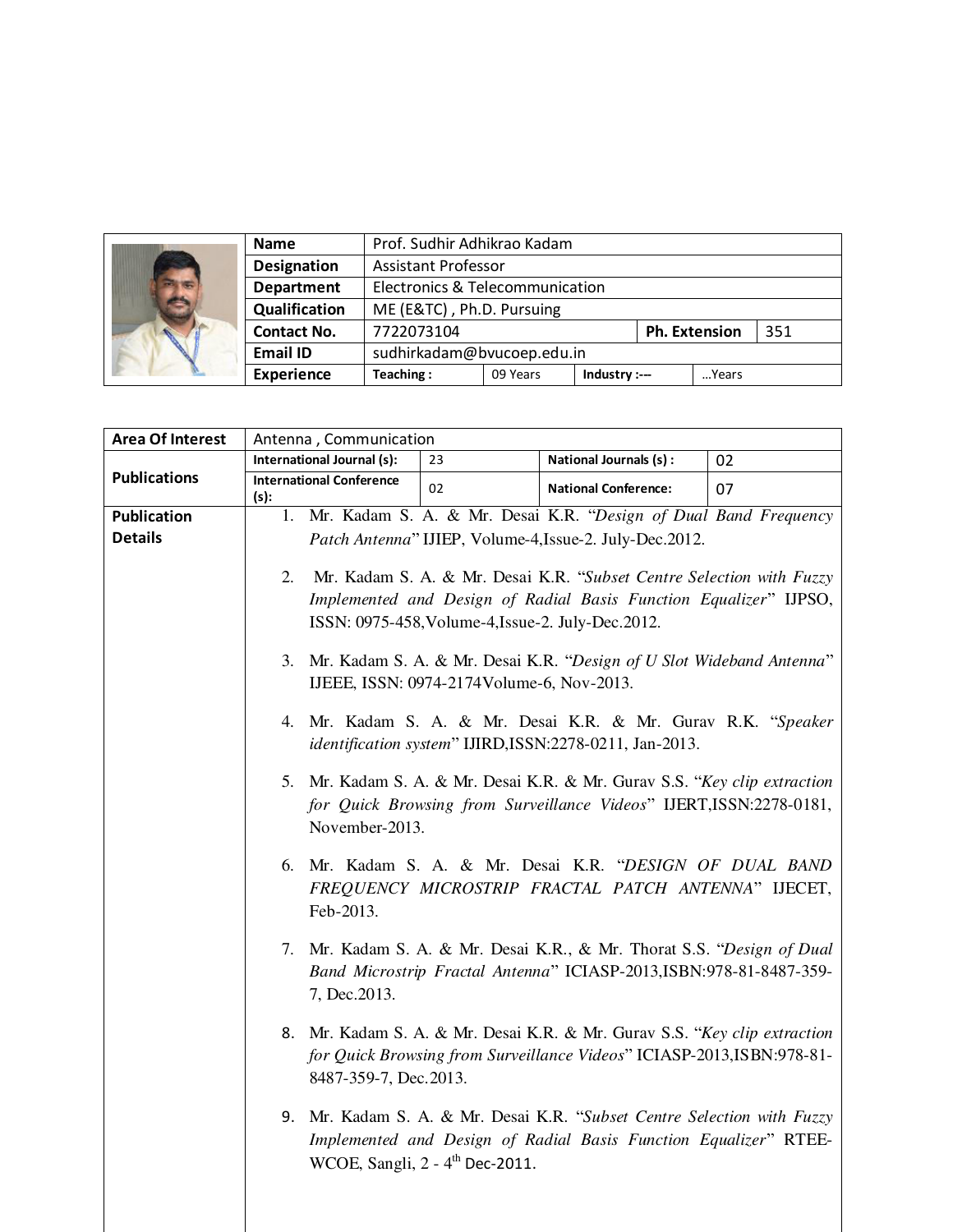| 10. Mr. Kadam S. A. & Mr. Desai K.R. "Subset Centre Selection Fuzzy<br>Implemented RBF Equalizer" NCETET-2011, 30th Sept-2011.                                                                                                                                                                                                                                                     |
|------------------------------------------------------------------------------------------------------------------------------------------------------------------------------------------------------------------------------------------------------------------------------------------------------------------------------------------------------------------------------------|
| 11. Mr. Kadam S. A. & Mr. Desai K.R. "DESIGN OF DUAL BAND<br>FREQUENCY FRACTAL ANTENNA" NATIONAL LEVEL PAPER<br>PRESENTATION AT PVPIT BUDHAGAON, 22nd Feb-2012.                                                                                                                                                                                                                    |
| 12. Mr. Kadam S. A. & Mr. Desai K.R. "Design of dual band frequency patch<br>antenna" NCET-2012 DOT, 27-28 Dec-2012.                                                                                                                                                                                                                                                               |
| 13. Mr. Kadam S. A. & Mr. Desai K.R. "Design of Dual Band Frequency<br>Fractal Antenna " NCETE-2K13, ISSN:2230-7850. 15th Feb-2013.                                                                                                                                                                                                                                                |
| 14. Mr. Kadam S. A. & Mr. Desai K.R. "Design of Multi Band Microstrip<br>Fractal Antenna" ISSN: 2230-7850, 3rd Oct-2013.                                                                                                                                                                                                                                                           |
| 15. Mr. Kadam S. A. & Mr. Desai K.R. & Mr. Gurav S.S. "Key clip extraction<br>for Quick Browsing from Surveillance Videos" ISSN: 2230-7850, 3rd Oct-<br>2013.                                                                                                                                                                                                                      |
| 16. Prof. SUDHIR KADAM "Android Based Notice Board And Printer" in IJIRCCE,<br>Vol-3, Issue-12, Dece-2015.                                                                                                                                                                                                                                                                         |
| 17. Mr.Sudhir Kadam, Dr. M. S. Chavan "Design of Digital Filter by particle<br>swarm optimization algorithm" International Journal of Engineering Science<br>Invention (IJESI), ISSN (Online): 2319 – 6734, ISSN (Print): 2319 – 6726,<br>www.ijesi.org   Volume 8 Issue 01 Series. III    Jan 2019    PP 04-09.( UGC<br>Approval Serial Number: 2573 & UGC Journal Number: 43302) |
| 18. Mr. Sudhir Kadam, Dr. M. S. Chavan "Design of Digital Filter by<br>Differential Evolution" International Journal of Recent Technology and<br>Engineering (IJRTE), ISSN: 2277-3878, Volume-8 Issue-2, July 2019.(<br>Scopus listed)                                                                                                                                             |
| 19. Mr. Sudhir Kadam, Dr. M. S. Chavan "Design of Digital Filter by Genetic<br>Algorithm" International Journal of Engineering and Advanced Technology<br>(IJEAT), ISSN: 2249 - 8958, Volume-8 Issue-6, August 2019. (Scopus<br>listed)                                                                                                                                            |
| 20. Mr.Sudhir Kadam, Dr. M. S. Chavan "Performance of Particle Swarm<br>Optimization for Reducing System Delay" International Journal of Scientific<br>& Technology Research, IJSTR Volume 8 - Issue 11, November 2019<br>Edition - ISSN 2277-8616. (Elsevier journals and Scopus listed)                                                                                          |
| 21. Mr. Sudhir Kadam, Dr. M. S. Chavan "Design Differential Evolution<br>algorithm that effect on order of filters" International Journal of Scientific<br>& Technology Research, IJSTR Volume 8 - Issue 11, November 2019                                                                                                                                                         |